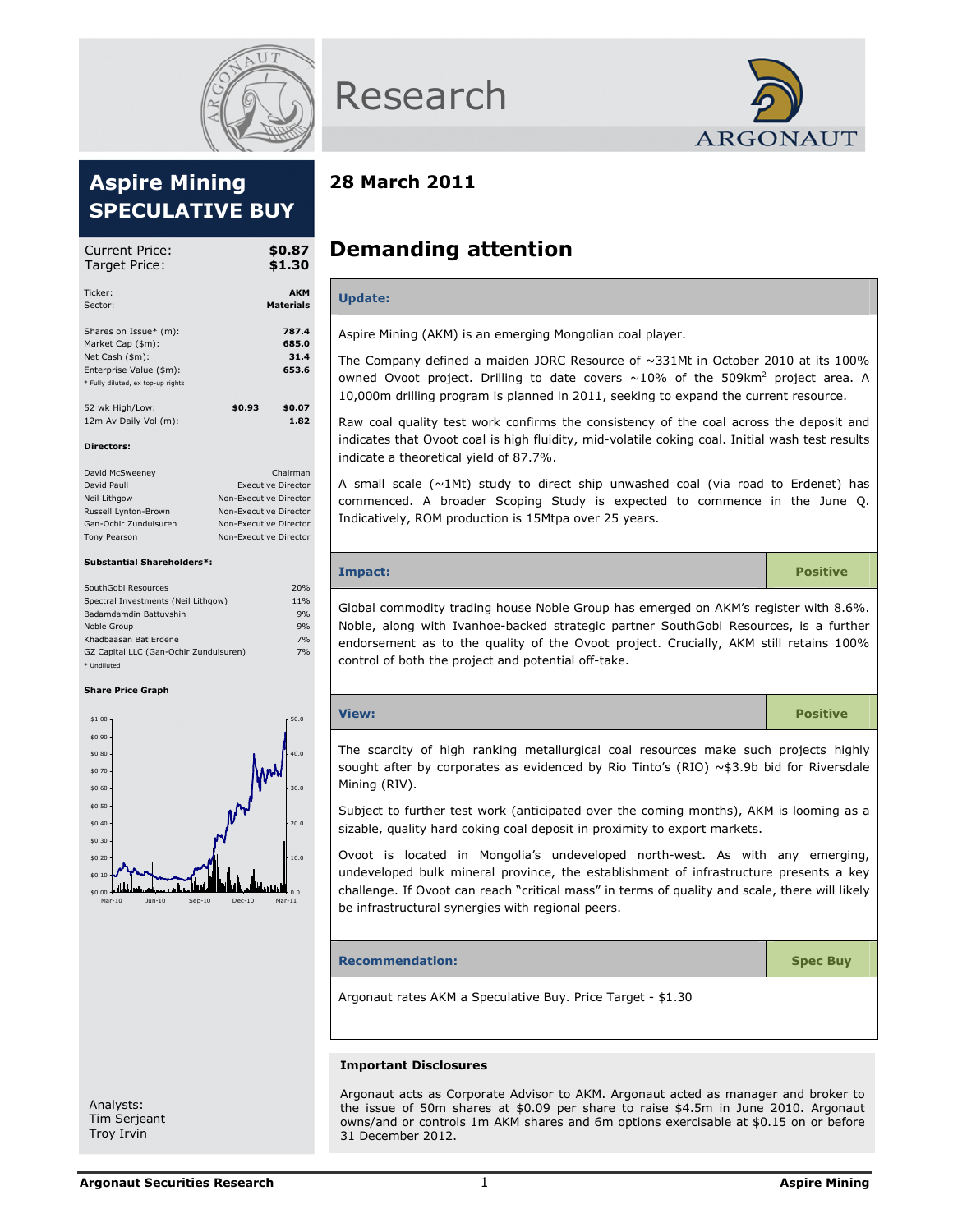

## 2010 – A watershed year

#### **Background**

AKM is looming as a sizable…

…quality hard coking coal

deposit...

AKM's flagship asset is the Ovoot Coking Coal Project,  $509$ km<sup>2</sup> tenure located in Khuvsgul Province in North-West Mongolia.





Source: SouthGobi, AKM, Argonaut

AKM acquired the project in February 2010 (\$8.6m plus options) and has completed >8,300m of drilling to define a maiden JORC Resource of ~331Mt (confirmed by independent consultant CSA Global) in October 2010.

#### Table 1: Ovoot – Maiden JORC Resource, Oct 2010

| <b>JORC Resource</b> |            |            |       |
|----------------------|------------|------------|-------|
| Catergory            | Above 250m | Below 250m | Mt    |
| Measured             | 70.4       | 22.9       | 93.3  |
| Indicated            | 135        | 47.4       | 182.4 |
| Inferred             | 41.9       | 13.1       | 55.0  |
| <b>TOTAL</b>         | 247.3      | 83.4       | 330.7 |

Source: Argonaut

Approximately 80% of the Resource is in the Measured and Indicated Category, with  $\sim$  75% of the resource contained above 250m vertical depth. Coal is located largely in two main seams, dipping gently (~6 degrees) to the east, up to 40m in width. Coal seam depths intercepted from drilling range from 46m to 395m.

#### Strategic Partnership with SouthGobi Resources

On 25 October 2010, AKM entered into a binding agreement with Mongolian coal producer SouthGobi Resources (TSX: SGQ, HK: 1878) (SouthGobi), encompassing a \$20.1m placement and strategic partnership. Attracting the attention of Mongolian peer SouthGobi…

> SouthGobi has a market capitalisation of ~US\$2.5b and is majority owned by Ivanhoe (who are developing the Oyu Tolgoi copper-gold project in conjunction within Rio Tinto and the Mongolian Government). China Investment Corporation (CIC) also owns 13%.

Under the agreement, SouthGobi acquired a 19.9% strategic holding in AKM through the issue of 105.7m shares at \$0.19 per share and the right to maintain its proportionate shareholding (for a period of two years) if it is diluted under a future placement or new issue (Top-up rights). The Standstill Agreement is no longer applicable with the emergence of Noble Group on the AKM register with 8.6%. and global commodity trading house Noble Group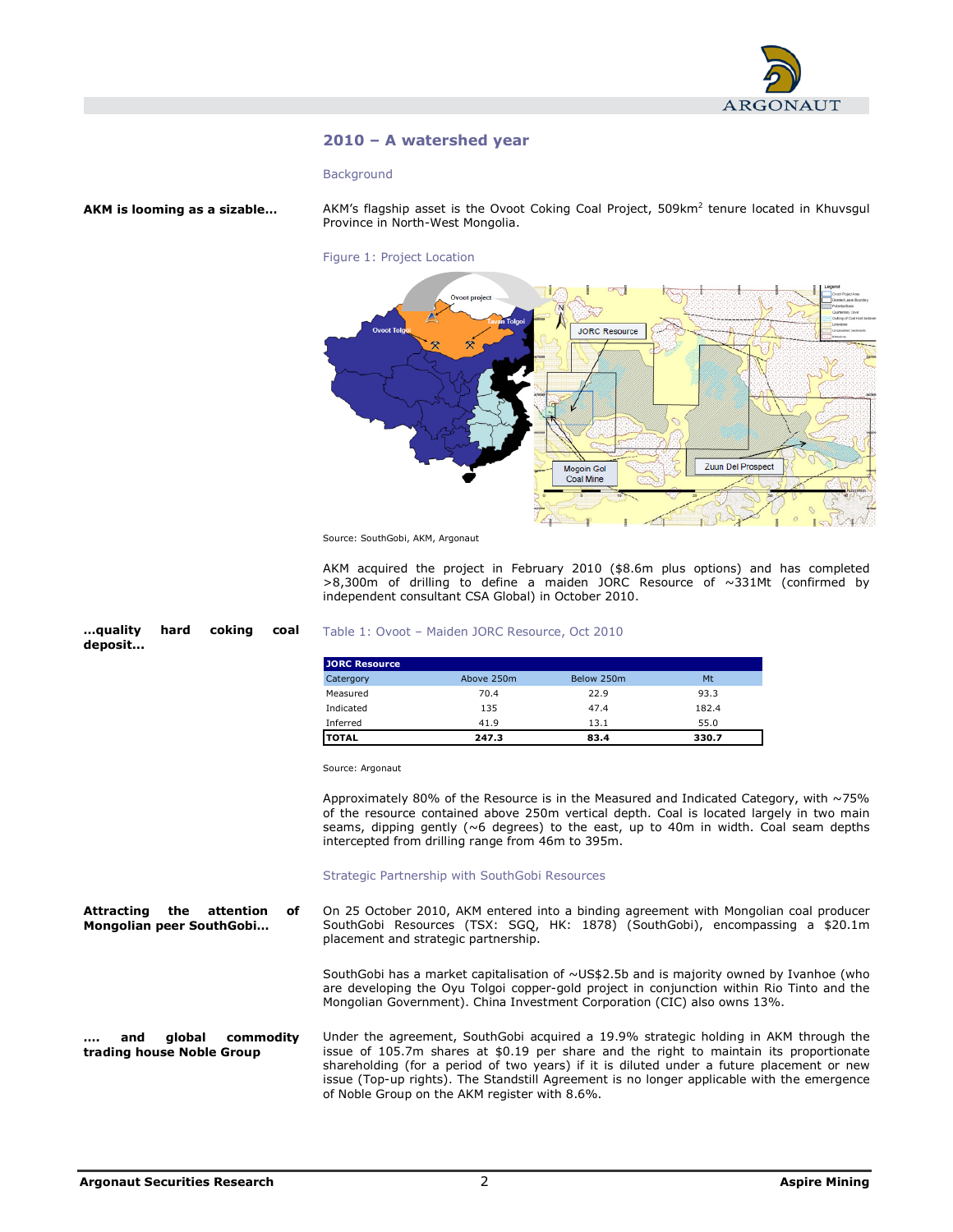

## Value drivers in 2011

#### Catalysts on the horizon

AKM remains catalyst rich over the short term, with a steady stream of newsflow, including:

- Ongoing Coal quality testwork confirming coking properties
- 10,000m resource definition and extensional drilling program
- Scoping Study commencing June Q

We elaborate on each of these in detail below.

#### Coal quality testwork

#### Raw coal quality data to date (~75% of samples from 2010 drilling program) confirms the consistency of the coal across the deposit and indicates that Ovoot coal is high fluidity, midvolatile coking coal. Further coal quality test work

We benchmark coal quality results from Ovoot below against Bowen Basin-style coking coals as well as Riversdale's (RIV) Benga. Note that the AKM data is raw coal (unwahed).

#### Table 2: Benchmarking Ovoot

| Coal quality                   |               |      |             |                    |
|--------------------------------|---------------|------|-------------|--------------------|
| Measure                        | Unit          | AKM* | Bowen Basin | Benga (Riversdale) |
| Ash                            | $\frac{0}{0}$ | 20.2 | $7 - 10.5$  | 10.5               |
| CSN (Swell Index)              | ٠             | 7.5  | $6 - 9$     | 9.0                |
| <b>Inherent Moisture</b>       | $\frac{0}{0}$ | 0.7  | 1.0         | -                  |
| <b>Volatile Matter</b>         | $\frac{0}{0}$ | 26.7 | $20 - 25$   | 23.1               |
| Rank                           | Ro max        | 1.4  | 1.15-1.35   | 1.4                |
| Sulphur                        | $\frac{0}{0}$ | 1.1  | $.35-.55$   | 0.8                |
| *Non-oxide component, unwashed |               |      |             |                    |

Source: AKM, Argonaut, GNM, RIV, Company Reports

Given elevated ash levels from the raw coal quality data, AKM has commissioned coal washability test work.

Washing yield analysis on 124 samples (approximately one third of total samples) indicate a theoretical yield of 87.7% to produce a 7.7% ash product and a CSN of 8.7. The low ash results suggest not all of the raw coal will require washing to produce a quality, blended product.

#### Exploration

A 10,000m drilling program is planned in 2011 (two rigs), seeking to expand the current Ovoot resource base (open to the east) as well as test additional near surface coal targets identified from the recently completed 2D seismic program. 10,000m drilling campaign underway

#### Scoping Study

A small scale,  $\sim$ 1Mt study to direct ship unwashed coal via road to Erdenet rail facilities (580km) has commenced. From Erdenet, product can then be transported to markets in China, Japan and Korea. Commencement of Scoping Studies

> Initial export will rely on the completion of a sealed road linking Moron to Erdenet. Construction of this road is in progress and completion anticipated to occur by late 2012.

> The purpose of the study is to establish knowledge of Ovoot product internally and in the market place, ahead of full scale commercial production (contingent on rail developments).

> A Scoping Study is expected to commence in the June Q, targeting ROM production of 15Mtpa over 25 years from Ovoot.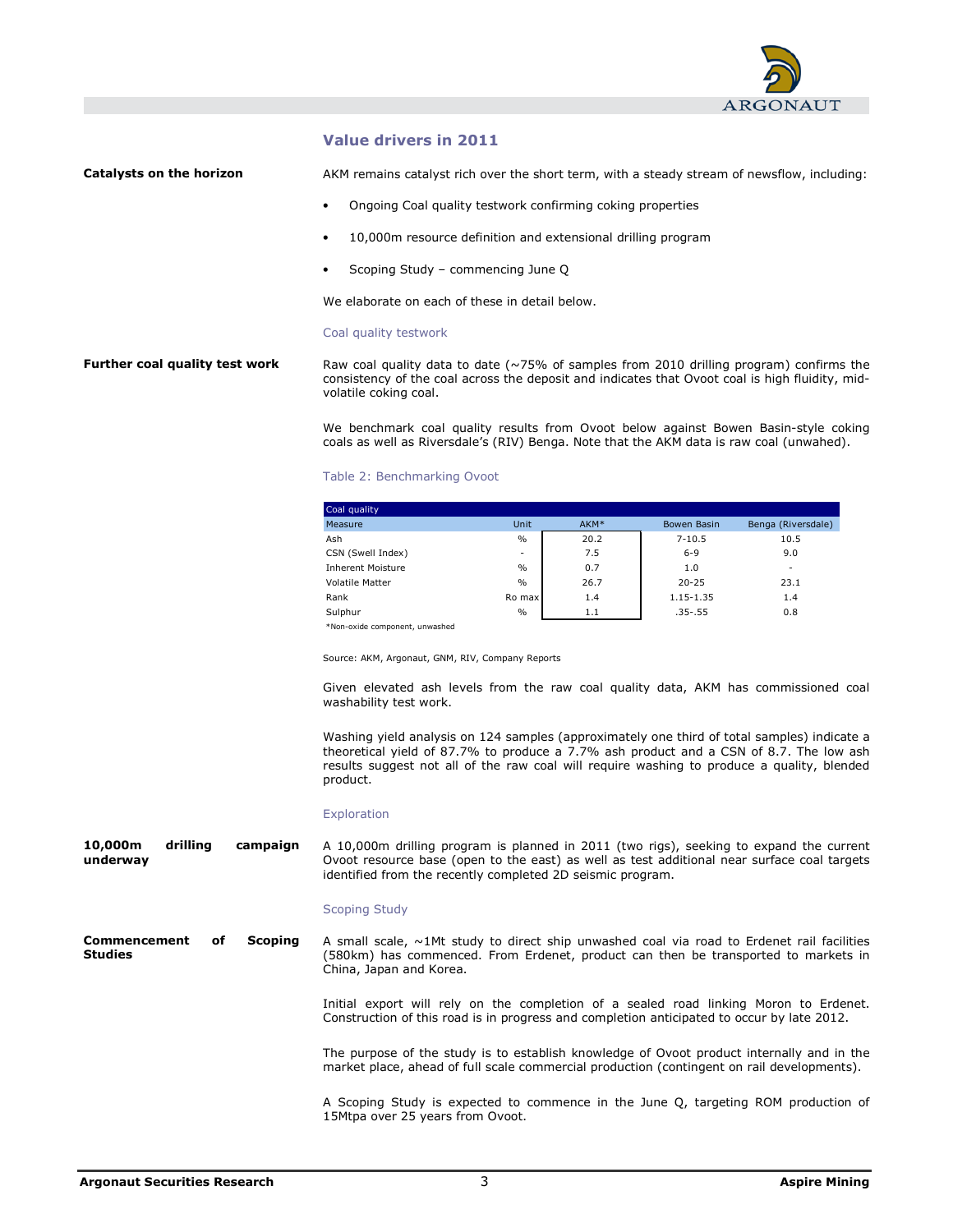

## What could AKM be worth?

#### Peer multiples

Price that corporate/end users pay more reflective of value

In trying to determine a potential valuation range for AKM, we have firstly elected to focus on transaction metrics. Bulk commodities (iron ore, coal etc) are strategic in nature and therefore, we are of the view that the price corporates/end users are willing to pay is more reflective of underlying value.

## Coal transaction multiples

#### Table 3: Australian coal transaction comps

|                 | <b>Selected Transaction Multiples</b> |                       |       |                 |                    |              |
|-----------------|---------------------------------------|-----------------------|-------|-----------------|--------------------|--------------|
| Date            | Target                                | Acquirer              | % Acq | Stage           | Coal Type          | EV/Resoure t |
| Jul-06          | <b>Excel Coal</b>                     | Peabody Energy        | 100   | Ramp up         | HC SS T            | 1.80         |
| $1ul-07$        | Macarthur Coal                        | CITIC.                | 8.4   | Producing       | C LV PCI           | 1.10         |
| Jul-07          | Pike River IPO                        |                       | n/a   | Development     | HC.                | 3.57         |
| $Sep-07$        | Austral Coal                          | Xstrata Plc           | 100   | Producing       | C                  | 3.10         |
| Dec-07          | <b>Custom Mining</b>                  | Macarthur             | 70    | Development     | SS PCI T           | 3.92         |
| $Feh-08$        | Resource Pacific                      | Xstrata Plc           | 100   | Ramp up         | SS T               | 3.95         |
| May-08          | Macarthur                             | <b>Arcelor Mittal</b> | 19.9  | Producing       | SS LV PCI T        | 3.37         |
| Jul-08          | Macarthur                             | <b>POSCO</b>          | 10    | Producing       | SS LV PCI T        | 3.37         |
| Jul-08          | New Saraji (NHC)                      | <b>BMA JV</b>         | 100   | Producing       | HC, PCI            | 3.55         |
| Feb-09          | Gloucester Coal                       | Noble Group           | 87.7  | Producing       | HC, T              | 2.52         |
| Aug-09          | <b>Felix Resources</b>                | Yanzhou               | 100   | Ramp up         | T PCI SS           | 2.38         |
| Nov-09          | Maules Creek                          | Aston Resources       | 100   | Pre-Development | <b>SS LV PCI T</b> | 1.21         |
| Dec-09          | Gloucester Coal                       | Macarthur             | 100   | Producing       | HC, T              | 3.18         |
| $May-10$        | Macarthur                             | Peabody Energy        | 100   | Producina       | SS LV PCI T        | 3.45         |
| Aug-10          | Middlemount Project                   | Gloucester Coal       | 50    | Ramp up         | C LV PCI T         | 7.14         |
| Aug-10          | MDL 162                               | Macarthur             | 90    | Pre-development | C T PCI            | 1.68         |
| Aug-10          | Aston Resources IPO                   |                       | n/a   | Development     | SS LV PCI T        | 2.21         |
| Average         |                                       |                       |       |                 |                    | 3.03         |
|                 | Average (ex High - Low)               |                       |       |                 |                    | 2.88         |
| <b>I</b> Median |                                       |                       |       |                 |                    | 3.18         |

Key: HC - Hard coking coal, C - Coking coal, SS - Semi-soft coking coal, PCI - Pulverised coal injection coal, LV PCI - Low volatile PCI, T - Thermal coal Grey de

Source: Argonaut, Bloomberg, IRESS, RIV, NHC-NEC Independent Expert Report

#### Typical multiple range is \$2.50 - \$3.50/Resource t

The typical EV/Resource t multiple for selected Australian coal tranactions over the last 5 years (at project and corporate level) has been in the range of \$2.50 - \$3.50/t. The average  $is$  \$3.03/t.

Given the relative infancy of the Mongolian coal space, there is a lack of suitable data points and the large variance in size and status of the players makes meaningful comparisons difficult.

We present a summary of selected emerging Mongolian coal players in the table below.

#### Mongolian peer group

#### Table 4: Mongolian peers

| <b>Mongolian Peer Comps</b> |      |                       |                         |                      |                        |                                      |
|-----------------------------|------|-----------------------|-------------------------|----------------------|------------------------|--------------------------------------|
| Company                     |      | Mongolian Mining Corp | SouthGobi Resources     | Mongolia Energy Corp | Aspire                 | Hunnu                                |
| Code                        |      | 975                   | 1878                    | 276                  | AKM                    | <b>HUN</b>                           |
| Listing                     |      | <b>HK</b>             | HК                      | HК                   | <b>ASX</b>             | <b>ASX</b>                           |
| Market Cap                  | \$m  | 4,839                 | 2.504                   | 1.374                | 685                    | 322                                  |
| Major Project               |      | Ukhaa Khudag          | Ovoot Tolgoi<br>Soumber | Khusuut              | Ovoot                  | Unst Khudag (80%)<br>Tsant Uul (90%) |
| Resources                   | Mt   | 581                   | 416                     | 149                  | 331                    | 340                                  |
| Coal Quality                |      | Coking (unwashed)     | Coking, SS, Thermal     | Cokina               | Cokina                 | Thermal + Coking                     |
| <b>Status</b>               |      | Producing             | Producing               | Development          | <b>Adv Exploration</b> | Development                          |
| EV/Resource                 | \$/t | 7.60                  | 5.43                    | 10.97                | 1.98                   | 0.73                                 |

Source: Argonaut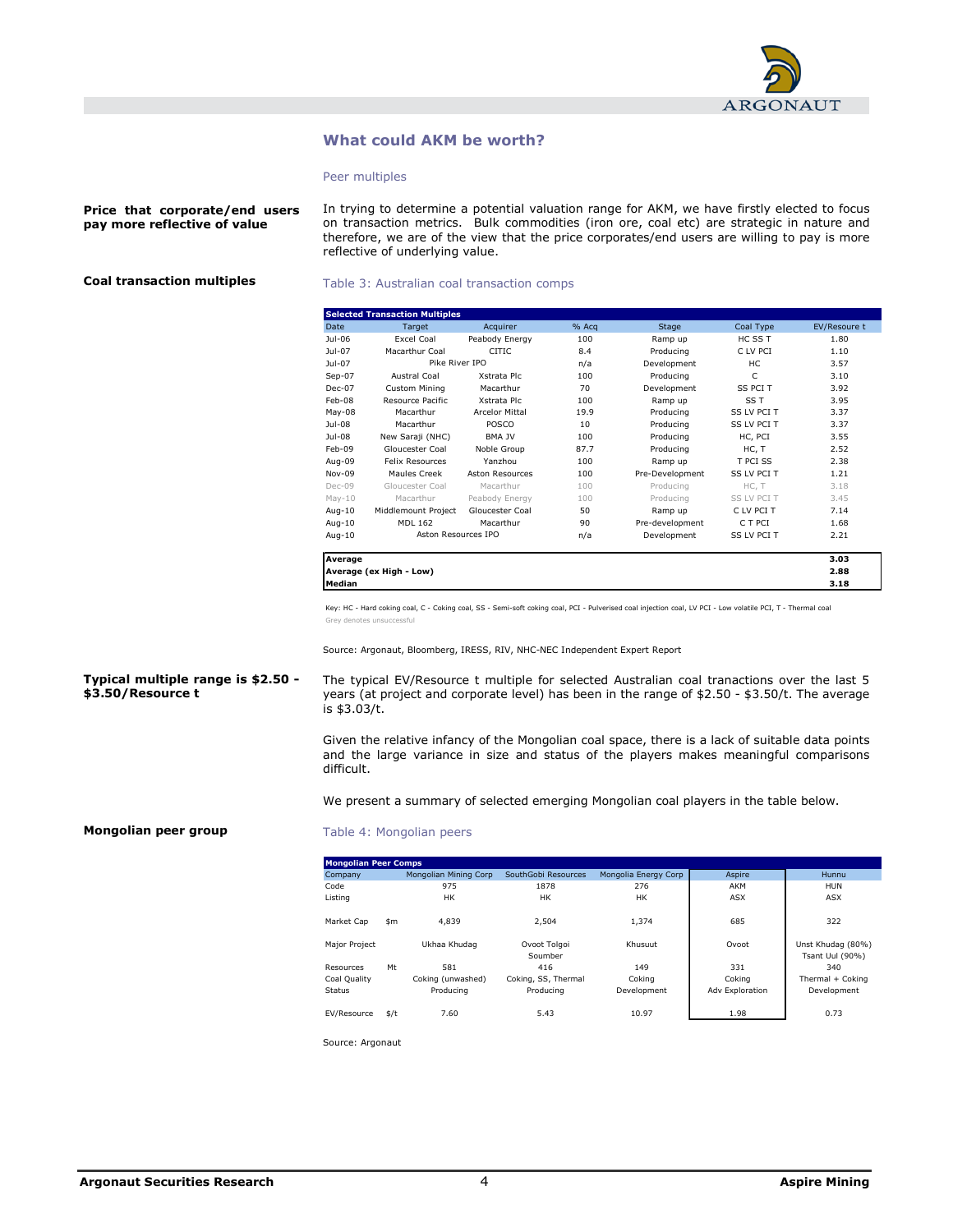

#### Deriving a Price Target

AKM is trading on  $\sim$ \$2/t...

AKM is currently trading on EV/Resource t multiple (fully diluted) of  $\sim$ \$2.00/t, which prima facie, would make it seem fairly valued given its relative infancy and infrastructure hurdles (which we elaborate on later).

… but has distinct advantages over most

However, AKM does have some signifcant factors working in its favour:

- The scarcity of independent, quality hard coking coal players. AKM retains 100% over both project and off-take
- Potential for resource growth Drilling to date covers  $\sim$  10% of the project
- Mongolia's potential to emerge as the world's largest coking coal supplier to China >50% of Chinese coking coal imports by 2015 are slated to come from the region (Source: Wood Mackenzie)

If we were to assume  $~50\%$  resource growth over the coming months or apply the average transaction multiple (on the assumption that the superior quality of Ovoot coal counterbalances the early stage nature and infrastructure hurdles), we derive a price target of  $~1.30$ .

#### We have derived a price target of \$1.30 per share

#### Table 5: AKM Price Target under various scenarios

| <b>Aspire Mining (AKM)</b> |         | <b>Scenario 1</b>        | <b>Scenario 2</b>            |
|----------------------------|---------|--------------------------|------------------------------|
| Measure                    | Current | <b>Expanded Resource</b> | <b>Transaction Multiples</b> |
| Resource                   | 331     | 500                      | 331                          |
| \$/t                       | 2.0     | 2.0                      | 3.0                          |
| Implied EV                 | 654     | 988                      | 1.002                        |
| \$/per share               | 0.87    | 1.29                     | 1.31                         |

Source: Argonaut

Supporting this view is Rio Tinto's (RIO)  $\sim$ \$3.9b bid for Riversdale Mining (RIV). RIV, like AKM has its own (albeit lesser) infrastructure hurdles to overcome.

The implied EV/Reserve t for RIV's 65% owned Benga coal project is \$4.33/t. Per tonne of saleable coking coal, the multiple increases to  $\sim$  \$14.3.

RIV highlights that upon definition of a sizeable, high quality coking coal deposit, the scarcity of such projects (even with infrastructure risk) makes them attractive to major players.

We touch on the infrastructure challenges in more detail.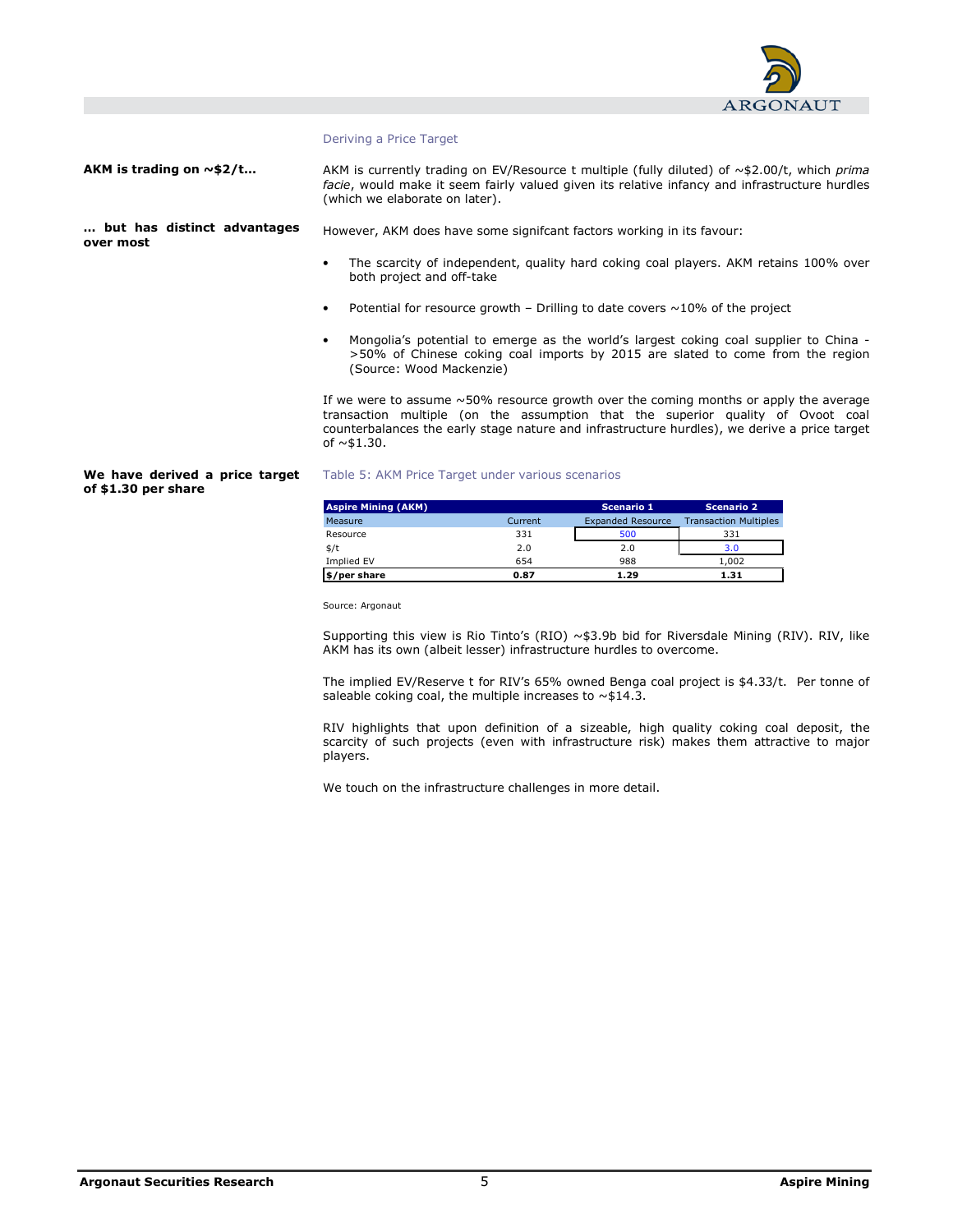

## Key risks

#### Infrastructure

development of TT.

infrastructure presents a key challenge.

remains largely captive to China.

Infrastructure constraints…

… make Mongolia's mineral wealth captive to China

Mongolian Government looking to address this

The Mongolian Government is becoming increasingly aware of this. Rail links to Shenyang are under construction. Recently, development of a 1,100km rail link from the governmentowned Tavan Tolgoi (TT) deposit (~6.4Bt coal resource) in the South to the Trans-Siberian Railway was approved. The Mongolian Government has received 15 official tenders from major international mining companies to participate as a minority partner in the

As with any emerging, undeveloped bulk mineral province, the establishment of

Investment in rail infrastructure, whilst costly, has significant strategic and commercial benefit to Mongolia. Without access to the seaborne market, Mongolia's mineral wealth

Given Ovoot's location in the country's north-west, it is dependent on further infrastructure developments.

AKM has engaged Calibre Rail to outline various options for accessing export markets via the existing and proposed rail links. Early indications are that the most feasible option is to link Ovoot to the local provincial capital of Moron (162km) with a further link (392km) to the city of Erdenet (where the Trans-Mongolia Railway currently terminates).

Regional developments will play an important role in commercialising Ovoot

Crucial to this will be development of regional assets such as Burenhaan Phosphate and Huren Chuluut Iron Ore. AKM has established the Northern Mongolian Rail Alliance (NMRA) investigating the social and economic benefits that a rail link between Moron and Erdenet could provide.

#### Figure 2: Mongolia rail network – existing and proposed



Source: AKM

Any government/public-private partnership which funds rail infrastructure in the vicinity of Ovoot has the potential to significantly reduce capex requirements and enhance the economics of the project.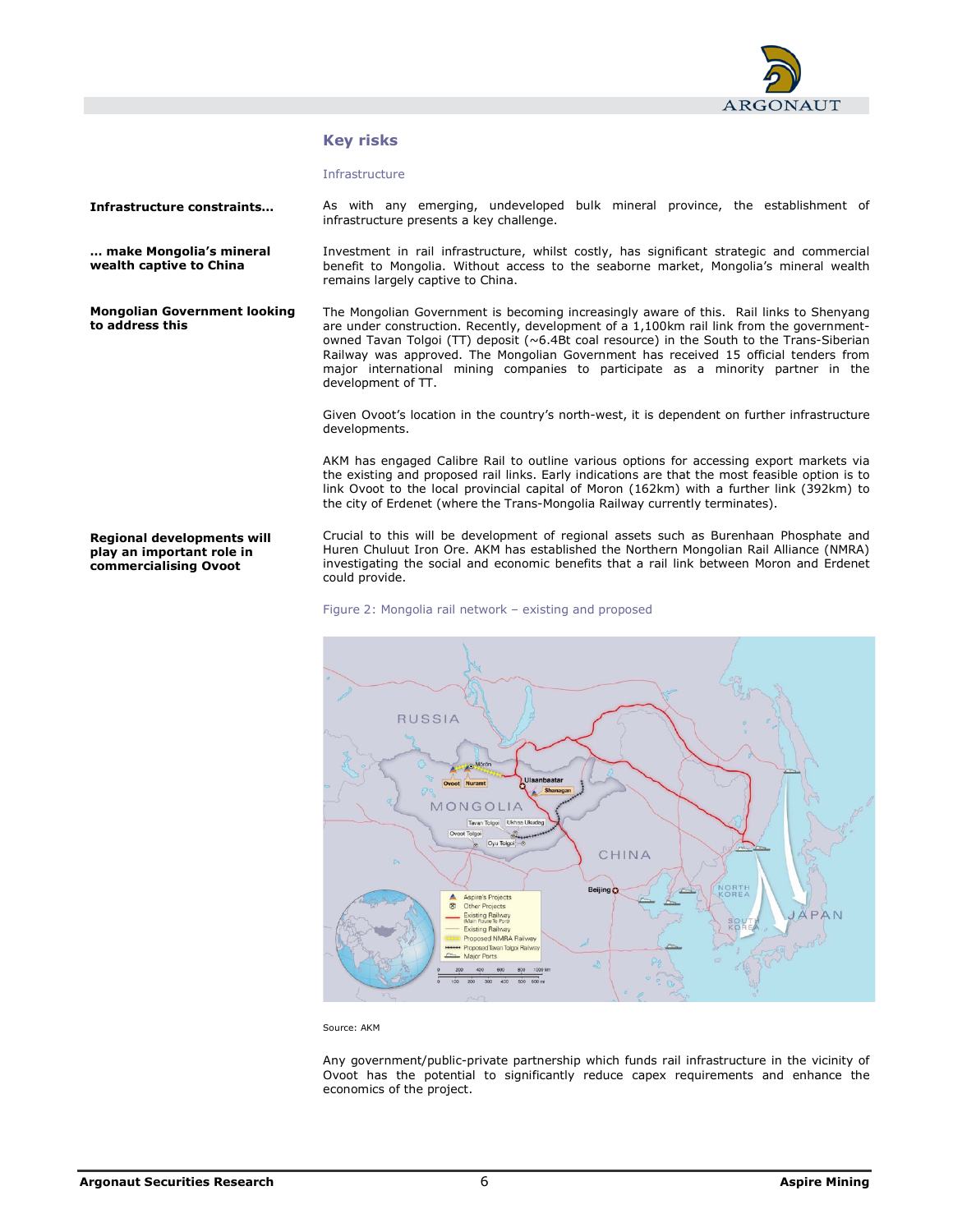

## Appendix A: Mongolia

#### **Background**

Mongolia is a landlocked country in East and Central Asia. It is bordered by Russia to the north and China to the south, east and west. Mongolia is the most sparsely populated independent country in the world, with a population of around 2.9m. Ulaanbaatar, the capital and largest city, is home to about 38% of the population.

Mining now the dominant contributor to Mongolian GDP Whilst Mongolia is an emerging coal province (proven reserves of 12Bt resource estimate > 150Bt) the industry is in its infancy. Mongolia's geographic location and investment climate historically has not been conducive to development. This is evolving following significant changes to foreign investment and mining legislation since gaining independence in 1992.

Mining is now the dominant (and increasing) contributor to Mongolia's economy.

#### Table 6: Mongolia – A snapshot

| Mongolia           |                                                        |
|--------------------|--------------------------------------------------------|
| <b>Quick Facts</b> |                                                        |
| Population         | 2.9 <sub>m</sub>                                       |
| Capital City       | Ulaanbataar                                            |
| Religion           | Tibetan Buddhism                                       |
| Climate            | Extreme - Temp ranges -35° to +40°                     |
| Economy            |                                                        |
| GDP/capita         | US\$1,800                                              |
| Primary Industries | Mining (29%) - Copper, Gold, Coal<br>Agriculture (21%) |
| Exports            | China (70%)                                            |
| Political          |                                                        |
| System             | Parliamentary republic - Unicameral                    |
| Elections          | Every 4 years (Last in 2008)                           |

Source: Various

#### Ovoot does not require State participation

Mongolia rated 54<sup>h</sup> in a recent Fraser Institute Survey

In 2006, the Minerals Law was amended to provide for State participation in the exploitation of any mineral deposit of "strategic importance." Under this amendment, the State may acquire up to a 34% interest in large mining projects explored without government funding and 50% interest in projects that received State funding in the past. For all other mineral deposits of strategic importance, the State's maximum share is set at 34%. The Ovoot Project is currently not on this list.

The most recent Fraser Institute Survey of Mining Companies scores Mongolia 54<sup>th</sup> (up from 67<sup>th</sup>) in the Policy Potential Index. The index serves as a report card to governments on how attractive their policies are from the point of view of an exploration manager. Mongolia ranked ahead of China (62<sup>nd</sup>), Argentina (60<sup>th</sup>) and South Africa (67<sup>th</sup>), but behind the likes of Brazil (49<sup>th</sup>) and Mali (29<sup>th</sup>).